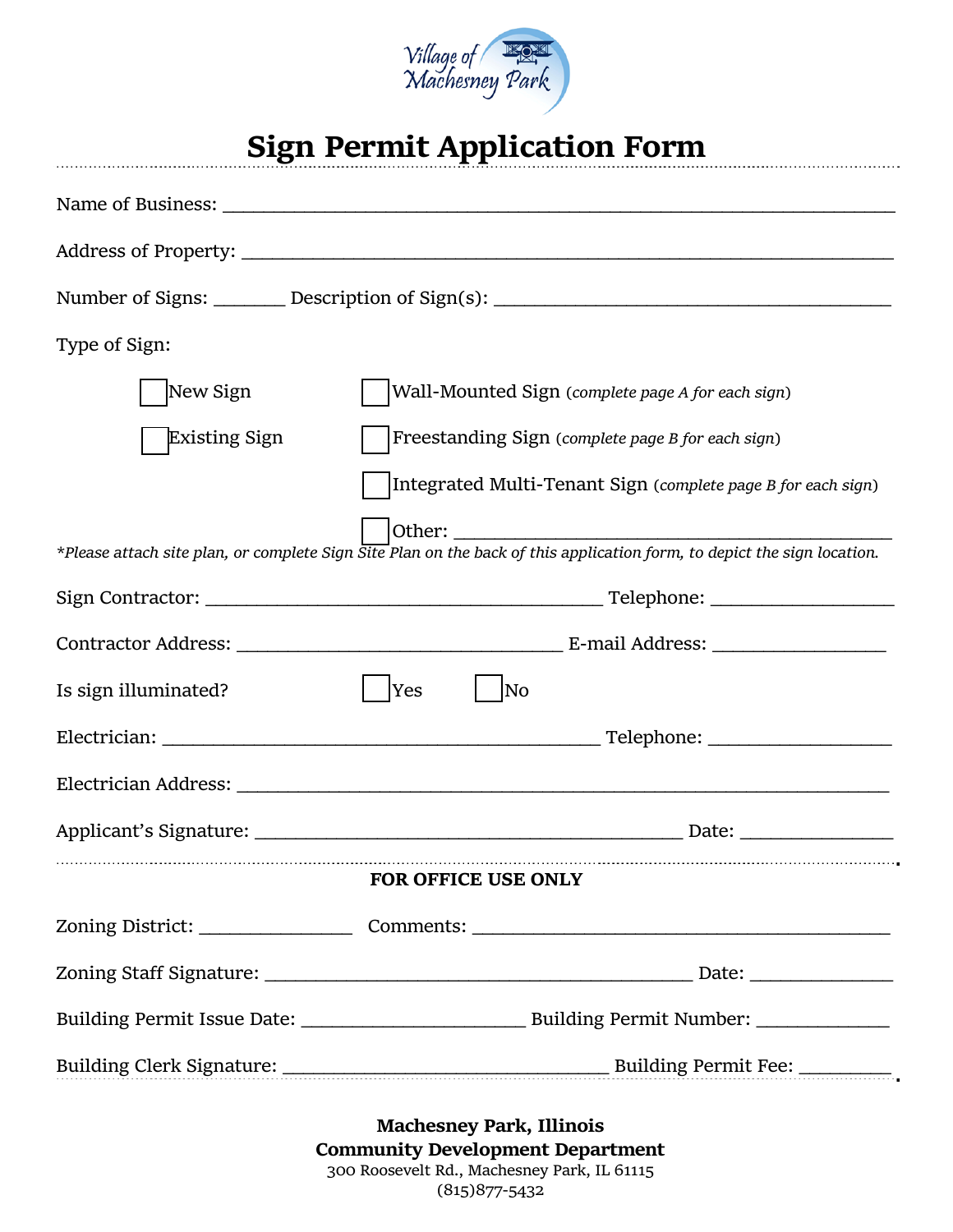## **Please indicate:**

- Location of streets fronting the property
- Location of the business building
- Location of parking lots, and ingress/egress
- Proposed sign location

**Machesney Park, Illinois Community Development Department** 300 Roosevelt Rd., Machesney Park, IL 61115 (815)877‐5432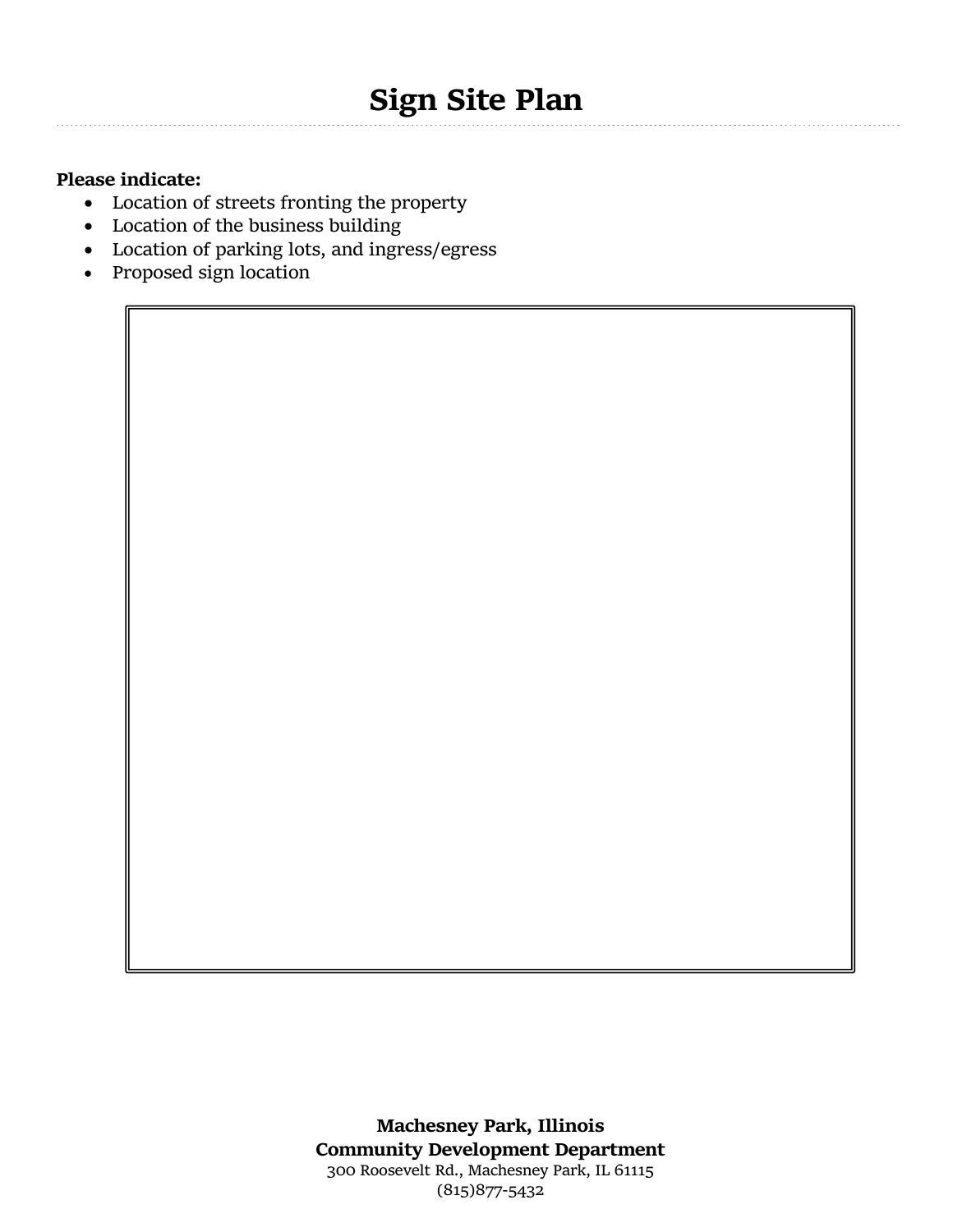## **WALL-MOUNTED SIGN-DIMENSIONS**

|                                                                                                                                                                         | $ \leftarrow $ ------- (B1) --------><br>$\Lambda$<br>$\overline{z}$<br><b>Wall-Mounted Sign</b><br>$\frac{1}{2}$ |  |
|-------------------------------------------------------------------------------------------------------------------------------------------------------------------------|-------------------------------------------------------------------------------------------------------------------|--|
|                                                                                                                                                                         |                                                                                                                   |  |
| The example sign diagram above may not be representative of the size and shape of all proposed signs.<br>It is strictly offered as a guide to the measurement of signs. |                                                                                                                   |  |
| Is building, or tenant space, on a corner fronting two public roadways?   Yes<br>No                                                                                     |                                                                                                                   |  |
|                                                                                                                                                                         |                                                                                                                   |  |
|                                                                                                                                                                         | A2. Total width of front of tenant space (for business in multi-tenant building): _________________               |  |
|                                                                                                                                                                         |                                                                                                                   |  |
|                                                                                                                                                                         |                                                                                                                   |  |
|                                                                                                                                                                         |                                                                                                                   |  |

\* Please attach structural sign plans